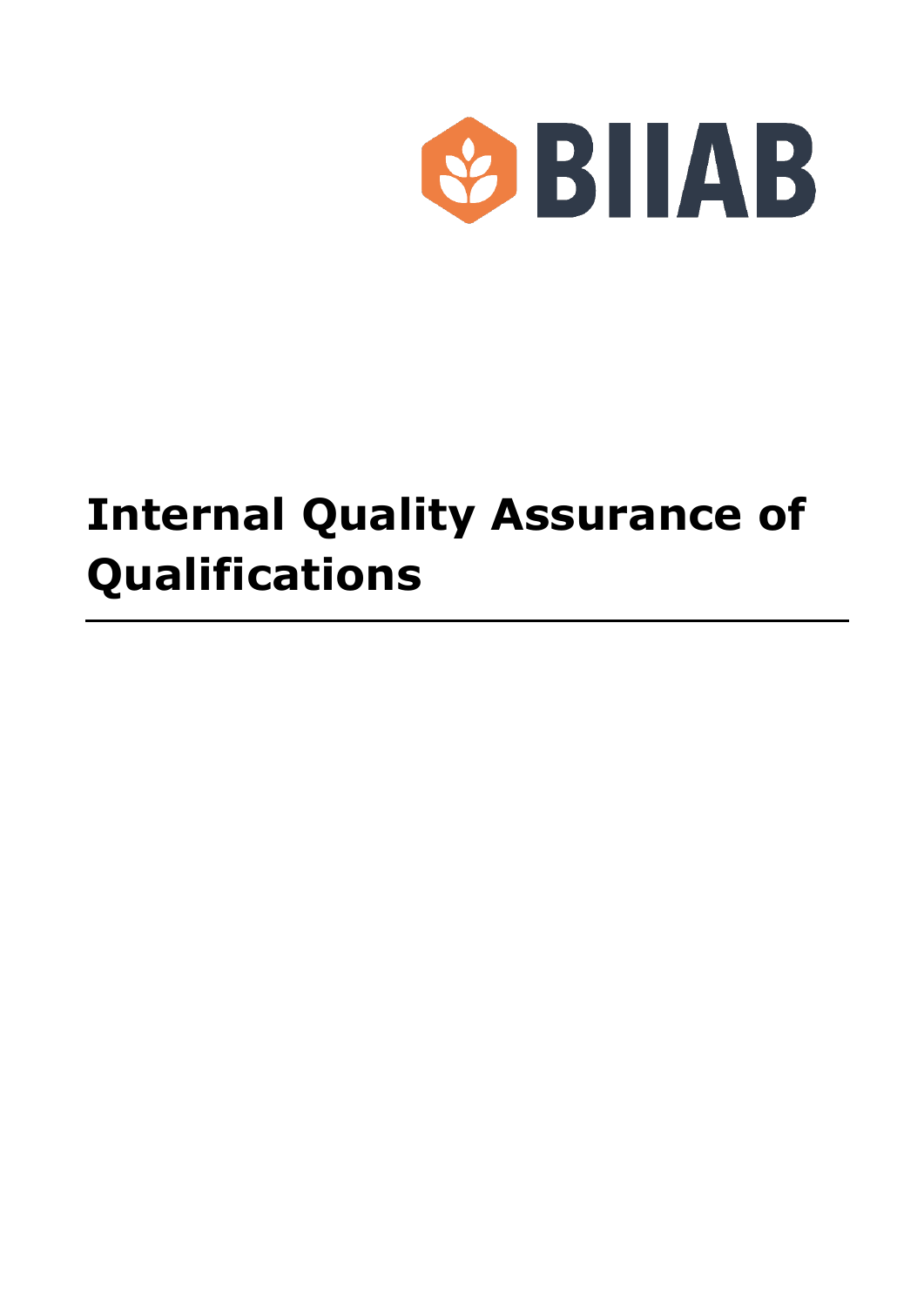Thank you for choosing to work with BIIAB Qualifications Limited<sup>[1](#page-1-0)</sup>. You are one of over 300 Centres offering qualifications from our portfolio of regulated qualifications across a wide range of industry sectors. All our qualifications have been designed with the support of relevant stakeholders to ensure that they meet the needs of both learners and industries across the UK.

This means that the qualifications are designed to give learners the skills needed to find employment, progress within education or enhance their skills in their current employment and for life.

We recognise the importance of continuing to offer not only a wide range and breadth of qualifications, but just as significantly, excellent customer support.

Our friendly and responsive approach means that all our Centres have access to a dedicated Development and Delivery Support Officer and Relationship Manager to help manage and expand their portfolios. Our Moderators are all subject specialists, chosen for their experience, knowledge and passion for further education.

# **1 Qualifications**

1.1 Each qualification will have:

- clear Learning Outcomes and Assessment Criteria;
- a level from Entry Level to Level 8 indicating the difficulty of the qualification and, where credit is applied, also showing the level of each unit/component;
- Total Qualification Time (TQT): 'the number of notional hours which represents an estimate of the total amount of time that could reasonably be expected to be required, in order for a learner to achieve and demonstrate the achievement of the level of attainment necessary for the award of a qualification.[2](#page-1-1) The size of a qualification is determined by the TQT.
- We use the terms Award, Certificate and Diploma in the qualification title to offer a general indication of the size of the qualification.

An Award has a TQT value of 120 or less.

A Certificate has a TQT value in the range of 121-369.

A Diploma has a TQT value of 370 or more.

<span id="page-1-0"></span><sup>&</sup>lt;sup>1</sup> BIIAB Qualifications Limited is a recognised awarding organisation and part of the Skills and Education Group.

<span id="page-1-1"></span><sup>2</sup> Interpretation and Definitions – Conditions of Recognition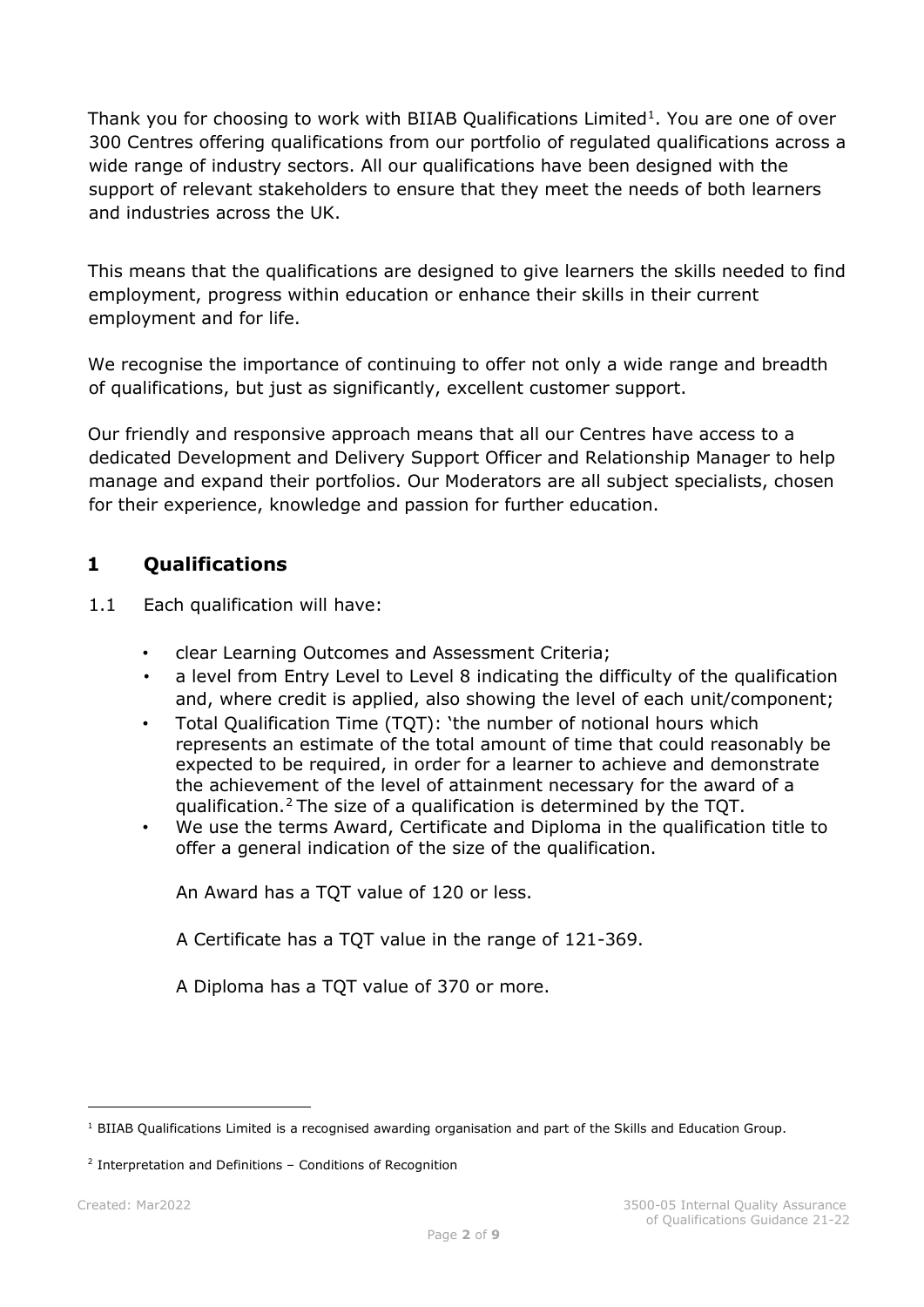- 1.2 TQT is made up of two elements:
	- The number of Guided Learning hours (GL)
	- 'An estimate of the number of hours a learner will reasonably be likely to spend in preparation, study or other form of participation in education or training, including assessment, which takes place as directed by - but not under immediate guidance or supervision of - a lecturer, supervisor, tutor or other appropriate provider of education or training.'[3](#page-2-0)
	- 1.2.1 Examples of Guided Learning include:
	- Classroom based learning supervised by a tutor: e.g. classroom teaching; supervised practical sessions; 'all forms of assessment which take place under the Immediate Guidance or Supervision of a lecturer, supervisor, tutor or other appropriate provider of education or training, including where the assessment is competence-based and may be turned into a learning opportunity.[4](#page-2-1)
	- Work-based learning supervised by an Assessor: e.g. safety in the workplace; other supervised work; observation of competence;
	- Tutorial with an Assessor in real time: e.g. 1:1 teaching session face to face or otherwise;
	- E-learning supervised by an Assessor in real time.

1.2.2 Examples of other time spent include:

- Research project:
- Portfolio assessment;
- E-assessments: e.g., those that are not supervised/invigilated;
- Reflective activities;
- Practical sessions which are unsupervised: e.g., unsupervised work in placement or workplace.

Our regulated qualifications are published on the current registers for regulated qualifications.

<span id="page-2-0"></span><sup>3</sup> Interpretation and Definitions – Regulatory Conditions of Recognition

<span id="page-2-1"></span><sup>4</sup> Ofqual Guidance to the General Conditions of Recognition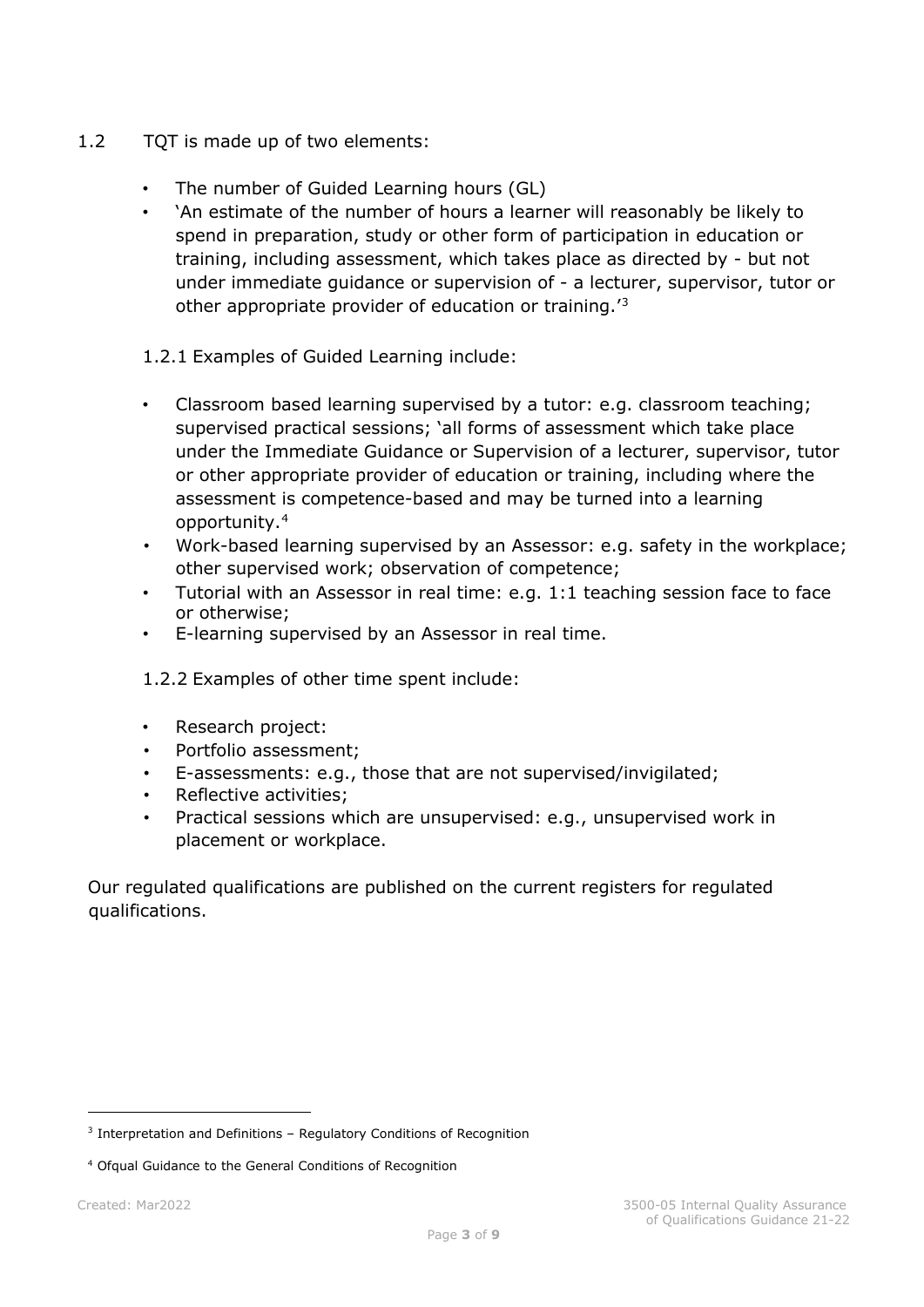# **2 Quality Assurance Processes**

#### 2.1 What is Internal Quality Assurance (IQA)?

The purpose of internal quality assurance is:

- to assure that the assessment decisions made by assessors are accurate and reliable when interpreting the standards set in unit/s by the learning outcomes and assessment criteria;
- to assure the consistency of assessment decisions across assessors:
- to address the key principles of consistency, transparency, validity and reliability.
- 2.2 Why is it important for your Centre to have an IQA System?

As an Awarding Organisation recognised by the Regulators<sup>[5](#page-3-0)</sup>, we must ensure consistency of assessment decisions within and across Centres.

Irrespective of the size or type of your Centre, we require you to have your own Internal Quality Assurance (IQA) system in place as an integral part of your overall Quality Assurance process.

You will need to make sure that you have a person(s) in your Centre responsible for implementing your Centre's IQA systems. This person is a vital link between you the Centre, and our External Quality Assurance Process.

- 2.3 What makes good IQA Practice?
	- 2.3.1 The person(s) responsible for the internal quality assurance process in your Centre will usually be an Internal Quality Assurer. They need to approve and sign off assessment activities and sample assessment decisions made by assessors. Within your Centre, their role would usually involve:
	- supporting programme planning by delivery teams by sampling proposed assessment activities to check that they are meeting the Learning Outcomes and Assessment Criteria they are designed to and that the activities are appropriate for the target learners;
	- supporting assessors on a regular basis through sampling, giving feedback on assessment setting and assessment decisions. This is useful in supporting future continuing professional development (CPD);
	- ensuring assessments are conducted and assessed both accurately and consistently across units and assessors;

<span id="page-3-0"></span><sup>5</sup> Ofqual in England; Qualifications Wales; CCEA in NI, SQA in Scotland.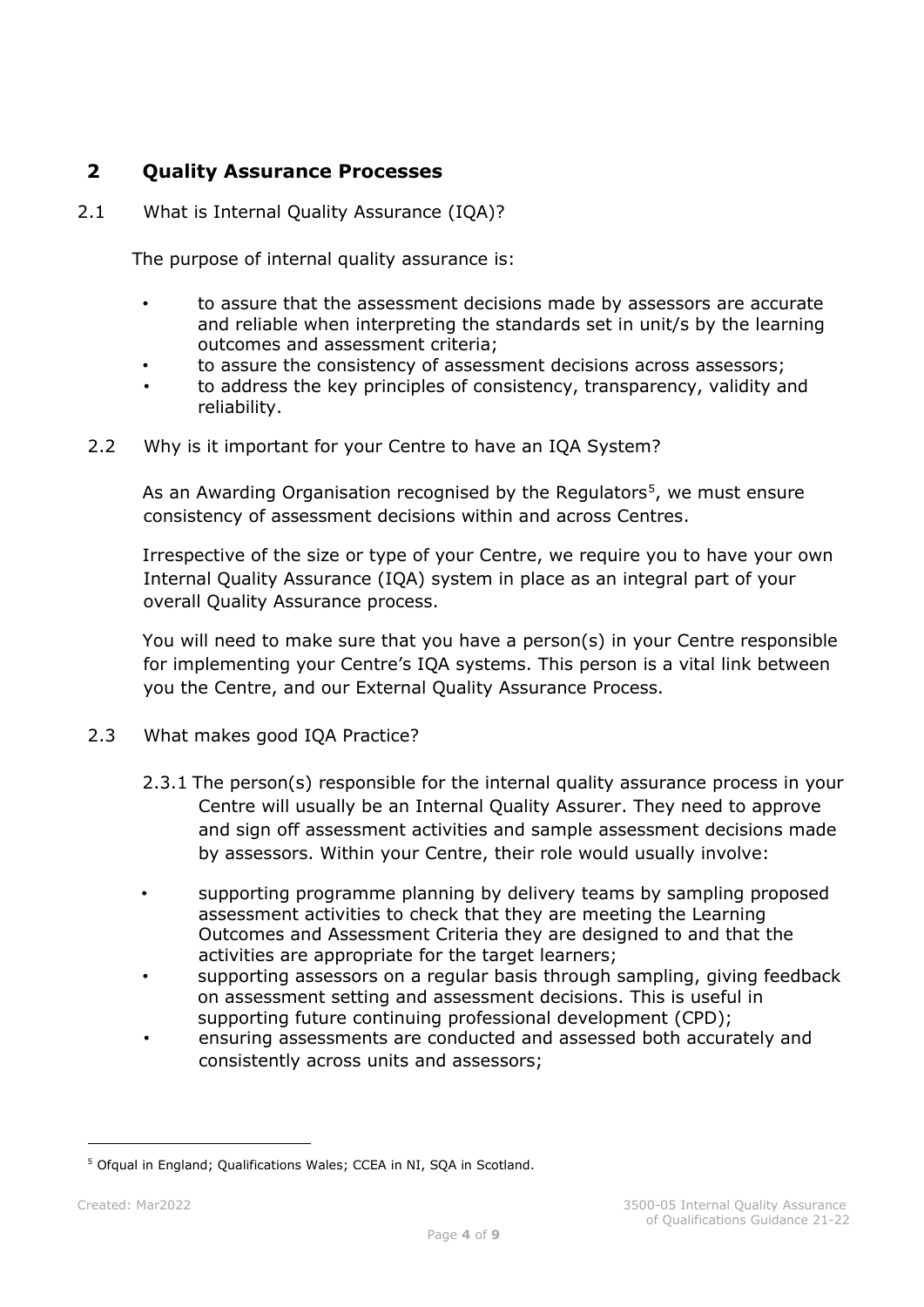- planning in consultation with assessors, the sampling process to include all assessors and a full range of assessment decisions e.g. assessment of performance, assessment of knowledge and understanding;
- ensuring effective recording of learner achievement maintaining up to date records;
- ensuring security of assessment materials and evidence during the IQA process;
- sampling of final portfolios prior to external moderation and claiming certification;
- ensuring that any actions required by us are carried out to agreed timescales.
- 2.3.2 Internal Quality Assurance activity should be an ongoing activity, and not just at the end of a programme of learning and assessment. Assessors need to be provided with support regarding their assessment practice throughout to ensure accuracy and consistency.
- 2.3.3 Your Internal Quality Assurer must also observe an assessor carrying out assessments from time to time. This is particularly appropriate where learners are required to demonstrate performance of skills to the standard required in the unit. Where there are new or less experienced assessors, it is beneficial to observe them carrying out assessments on several occasions in order to ensure they are fully supported in their new role.
- 2.3.4 It is important to bring assessors from a Centre together to confirm that the assessor team has a common understanding of the learning outcomes and assessment criteria, and what is required from learners to achieve them. This is called 'standardisation' and is at the heart of the quality assurance process.
- 2.5 Risk Assessment of Assessors and Tutors

Each Centre should have a record of the Risk Assessment for all Assessors/Tutors delivering BIIAB Qualifications Limited products which must be made available to the External Quality Assurers upon request.

The Risk Assessment should be based on the following criteria and agreed with the Assessor/Tutor.

- Assessor/Tutor experience
- Assessor/Tutor qualification
- Workload I.E., the number of candidates assigned to the Assessor/Tutor

Further guidance on defining and recording the level of risk can be found in the BIIAB Qualifications Limited Assessor/Tutor Risk Assessment form.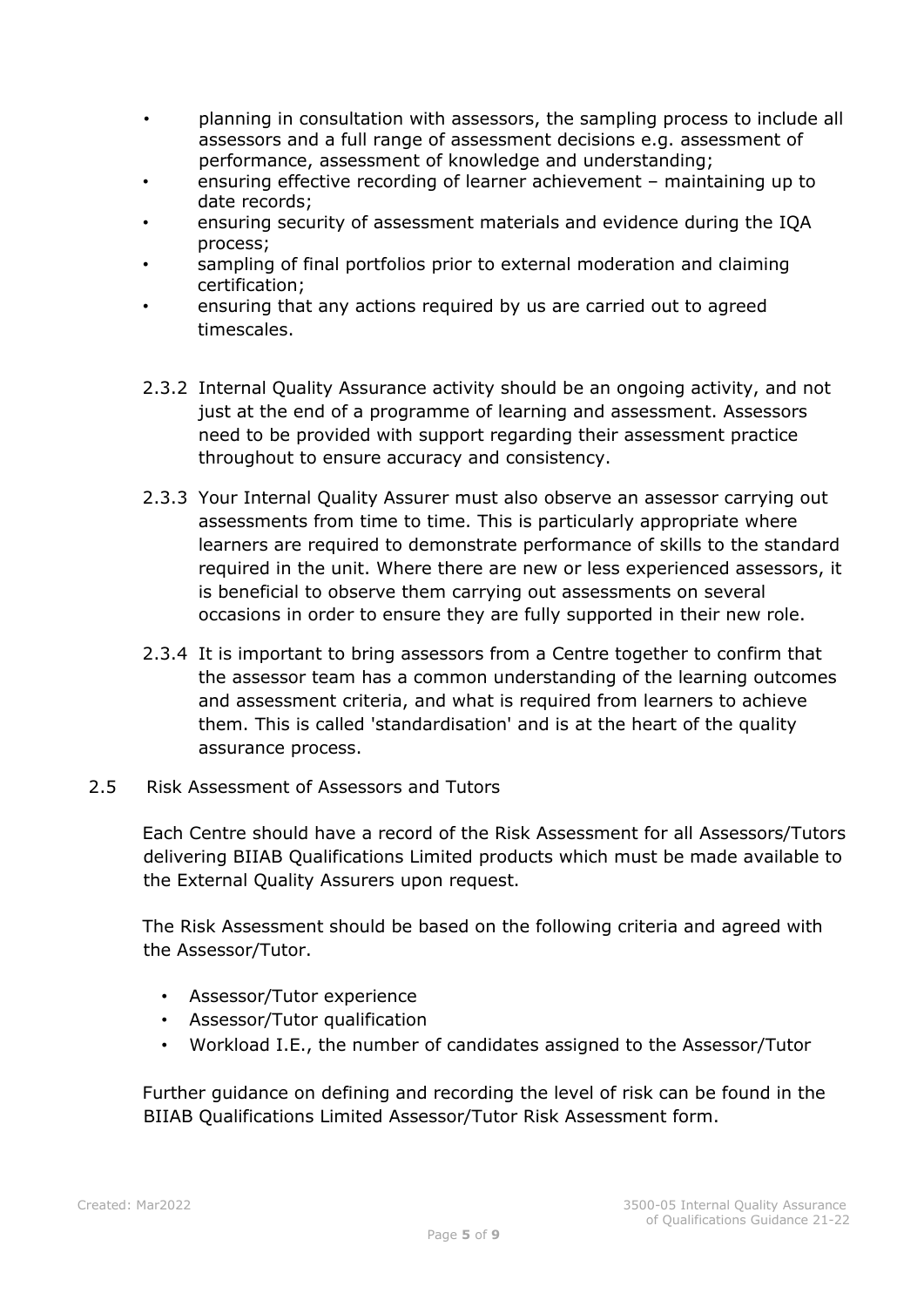### 2.6 Support for the IQA Process

According to the size and type of Centre, Internal Quality Assurers must be supported by someone who leads on Internal Quality Assurance, for example a Lead Internal Quality Assurer/Senior Manager /Head of Centre /Proprietor.

2.6.1 Their role is to:

- ensure internal quality assurers receive an appropriate induction to the Centre's IQA requirements and all necessary documentation. This is particularly important when new members join the delivery and assessment teams;
- ensure that appropriate resources are available to carry out assessments and internal quality assurance activities in a safe, secure environment. This includes providing time for these activities to be undertaken;
- facilitate structured meetings to ensure quality and consistency of practice within the Centre and across delivery locations, encouraging discussion and contribution to the assessment process;
- advise on the provision of special arrangements for learners with special assessment requirements to ensure that all learners have access to assessment without diminishing the rigor or validity of the assessment process;
- carry out observations, as appropriate, using feedback to inform future continuing professional development (CPD);
- ensure appropriate induction and learner support is available;
- deal with complaints and appeals from learners, assessors and internal quality assurers.

#### 2.7 Tracking and Recording Documents

It is important that the Internal Quality Assurance process is tracked and recorded, so that the External Quality Assurer (EQA) can see evidence of the process. Your Centre may have its own tracking and recording documents which you use. We have produced templates to support your planning and recording of IQA activities. These are available under Info Hub/Centres/Information for Tutors and Assessors on our website. You can use and adapt these as you wish.

We are here to help ensure that you have quality systems and processes in place, if you have any queries, please don't put your learners' achievement at risk by leaving these until the end of the learning programme. Call your Customer Support Team on 0115 854 1620.

# 2.8 Do Internal Quality Assurers need specific qualifications?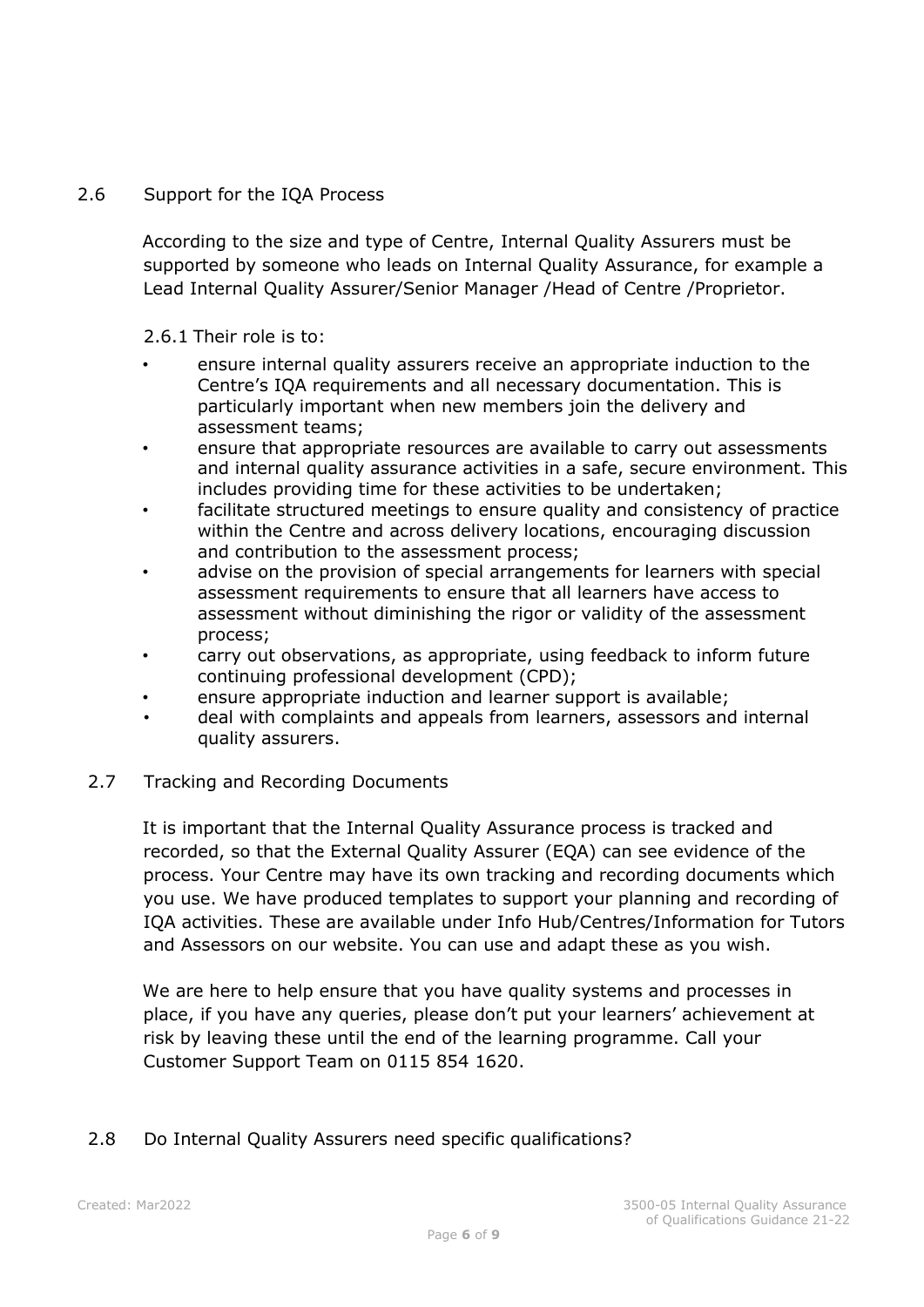We require those involved in the Internal Quality Assurance process to be suitably experienced and / or qualified. In general terms, this usually means:

- they are knowledgeable of the subject/occupational area to a level above that which they are internally quality assuring;
- they are vocationally competent, where required, for the specific qualification and any published Assessment Strategy;
- they have experience and expertise in internally assessing different types of evidence;
- they have an understanding of consistency, transparency, validity and reliability;
- they are familiar with their Centre's internal quality assurance policy and the qualification and assessment requirements as published in the Qualification Guide.

It is best practice for Internal Quality Assurers to have one of the following Internal Quality Assurance Qualifications e.g.

- D34 Internally Verifying the Assessment Process
- V1 Conduct Internal Quality Assurance of the Assessment Process or have/be working towards the current Internal Quality Assurance qualifications.
- Level 4 Award in Internal Quality Assurance of Assessment Processes and Practice
- Level 4 Certificate in Leading the Internal Quality Assurance of Assessment Processes and Practice

For further details about the current qualifications look on the website and/or contact us directly by calling 0115 854 1620 or email enquiries to customersupport@skillsedugroup.co.uk

#### 2.9 Malpractice and Maladministration

We expect that Internal Quality Assurers take all reasonable steps to prevent the occurrence of any malpractice by learners, assessors or others involved in the provision and assessment of a qualification, or maladministration on the part of your Centre or any other party involved in the assessment process.

If you, as an Internal Quality Assurer have reasonable grounds for suspicion of either of the above you must report it immediately to the staff responsible for investigating such an allegation and reporting it in your Centre. Where necessary, you and/or your Centre may need to report to complianceandregulation@BIIAB.co.uk using the form [Notification of](https://www.abcawards.co.uk/info-hub/) [Suspected](https://www.abcawards.co.uk/info-hub/)  **[Malpractice](https://www.abcawards.co.uk/info-hub/)** 

We will provide, if required, guidance to your Centre on how best to prevent such occurrences from happening in the future.

#### 2.10 Conflict of Interest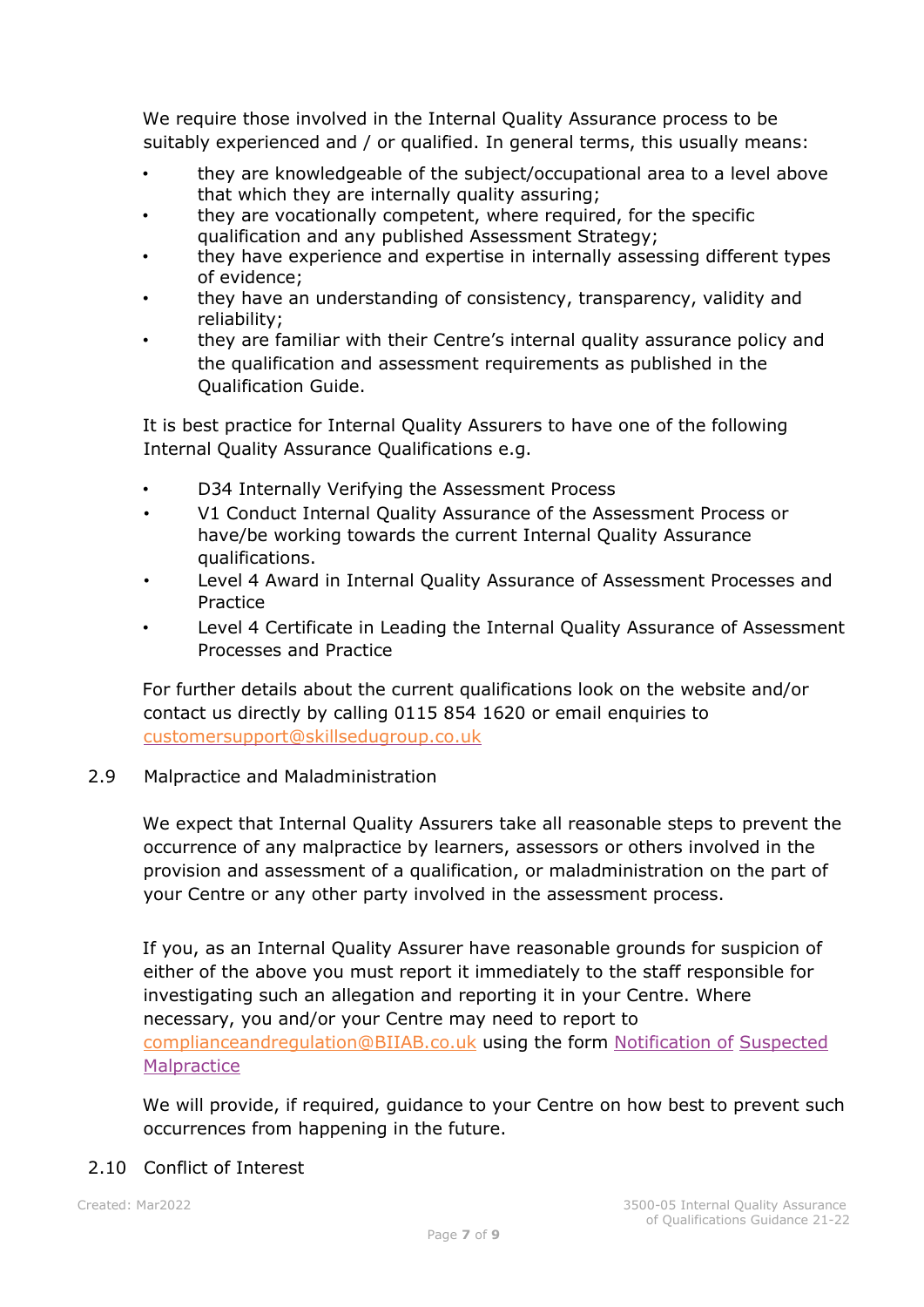A conflict of interest can be defined as a situation that has the potential to undermine the impartiality of a tutor, assessor or IQA because of his/her selfinterest, professional interest or public interest in the outcome of the assessment. You must be aware of your Centre's conflict of interest policy and how and when you should declare / report a potential conflict.

Examples of conflict of interest may include but are not limited to the following:

- A member of staff works for a centre and a family member takes a qualification at the same centre;
- A member of staff at the centre is completing a qualification delivered and assessed by the centre;
- A member of staff is working with more than one centre or private training provider;
- A member of staff is taking part in the appointment, promotion, assessment, supervision or evaluation of a person with whom they have family connections;
- A member of staff has a family connection with a registered learner or learner's family.

Centres must record all conflicts of interest and document any actions taken to mitigate any potential Adverse Effect.

- 2.11 Outsourcing IQA activities
	- 2.11.1 We require that you carry out Internal Quality Assurance activities to ensure that the assessment tasks set and the assessment decisions that you make are reliable, consistent and appropriate. If you are the only person who delivers programmes of learning and assesses learners, you will need to ensure that another appropriate person carries out Internal Quality Assurance activities. This may mean that you externally source the services of colleagues or consultants to carry out the IQA activities in your Centre.

# **3 External Quality Assurance**

- 3.1 The External Quality Assurance process is managed by us to ensure that Centres have provided learners with access to fair and reliable assessment opportunities, and that our qualifications are delivered in accordance with the standards stated in the Qualification Guide and approval documents.
- 3.2 It is a flexible system which may be applied at any time of the year, usually when learners have finished their learning programmes and have completed all assessment requirements.